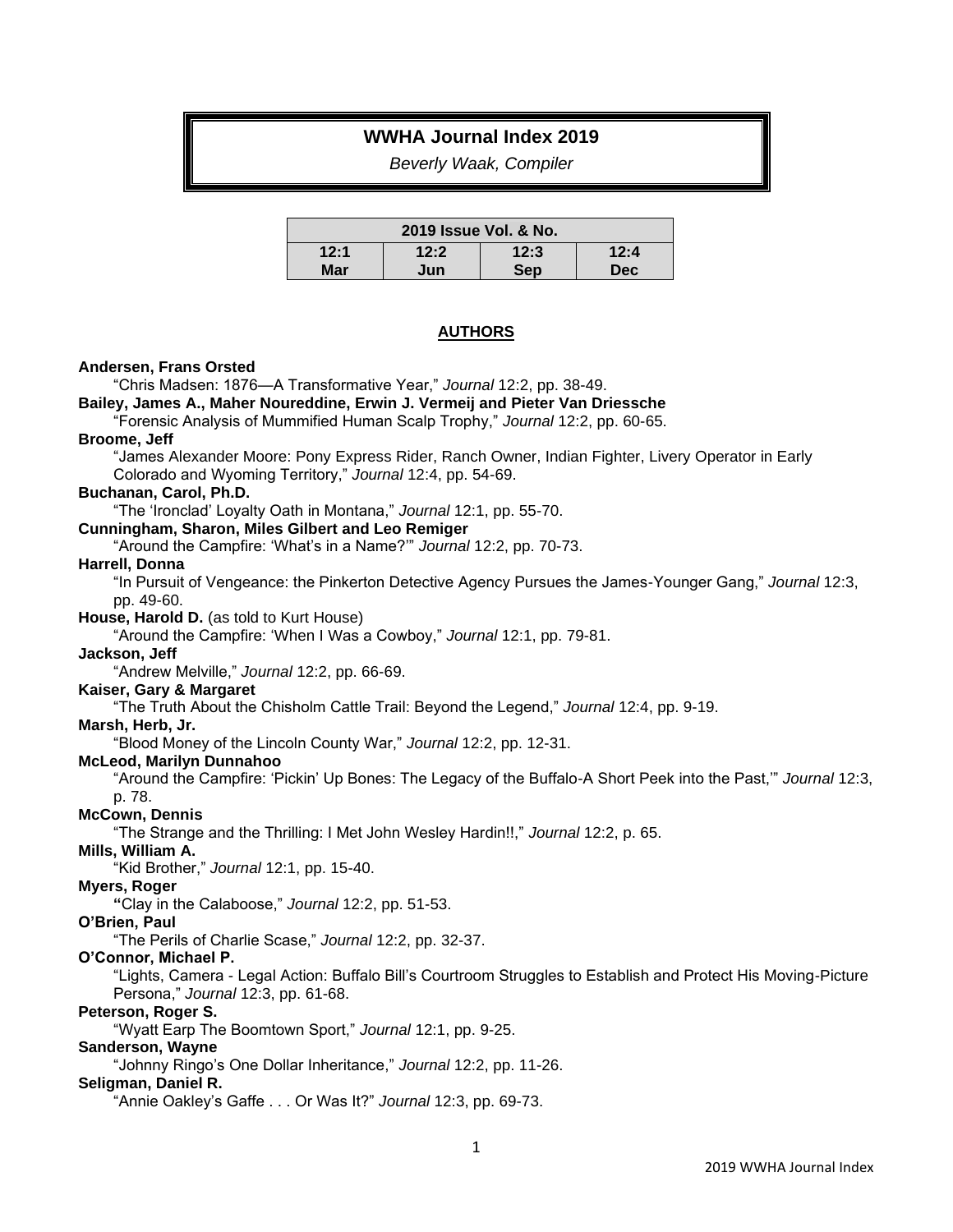# **Stahl, Robert J.**

"We Saw 'Billy the Kid' Dead!'" *Journal* 12:4, pp. 20-26.

#### **Stapp, Cheryl Anne**

**"**Little Known and Forgotten Characters of the Wild West—An Occasional Column: 'Twice Deceived,'" *Journal*  12:3, pp. 74-77.

# **Underhill, Lonnie E.**

"Attacks on the Sunset Express: The Pantano, Arizona Train Robberies 1887," *Journal* 12:4, pp. 70-75.

# **Woggon, Ron and Jean Smith**

"The Murder of Arizona's 'Outlaw' Judge," *Journal* 12:3, pp. 27-48.

# **Wright, Erik J.**

"A Note on the Death of Highwayman Bill Brazelton: A Critical Review of Sources," *Journal* 12:2, pp. 54-59. "Interviews with Wild West Historians: Mark Boardman," *Journal* 12:2, pp. 6-7.

"Interviews with Wild West Historians: Garner A. Palenske," *Journal* 12:3, pp. 6-8

"Interviews with Wild West Historians: Dr. Larry D. Ball," *Journal* 12:4, pp. 76-78.

### **Young, Roy B.**

"Graves and Gravestones: Why Do We Care?" *Journal* 12:2, pp. 8-10.

"Point of View: 'The Usage of Fact, Supposition/Hypotheses in Writing Biographical or Event Based Articles and Books,'" *Journal* 12:3, pp. 9-10.

"Quincy Edward Burnett: From Horseback to Motorcycles 'The Unluckiest Lawman in Texas,'" *Journal* 12:1, pp. 41-54.

"Reading the West: 'Book Notes,'" *Journal* 12:1, p. 83.

"Reading the West: 'Book Notes,'" *Journal* 12:2, p. 74.

"Reading the West: 'Book Notes,'" *Journal* 12:3, p. 79.

"Reading the West: 'Book Notes,'" *Journal* 12:4, p. 78.

"'Wild Bill' Hickok's Cheyenne Sojourn,'" *Journal* 12:4, pp. 27-53.

"Yellowed Pages: 'Mustang Gray: Fact, Tradition, and Song—by J. Frank Dobie,'" *Journal* 12:1, p. 71-78.

"Yellowed Pages: 'The Prayer of the Tribe of John Young,'" *Journal* 12:3, p. 73.

"Yellowed Pages: 'Wild Bill—by General George Armstrong Custer,'" *Journal* 12:4, p. 6.

# **SUBJECTS**

# **Ah On**

Woggon, Ron and Jean Smith. "The Murder of Arizona's 'Outlaw' Judge," *Journal* 12:3, pp. 27-48.

# **Allison, R.C. "Clay"**

Myers, Roger. **"**Clay in the Calaboose," *Journal* 12:2, pp. 51-53.

# **Anderson, Charley**

Young, Roy B. "'Wild Bill' Hickok's Cheyenne Sojourn,'" *Journal* 12:4, pp. 27-53.

### **Anderson, Jack "White Eye"**

Young, Roy B. "'Wild Bill' Hickok's Cheyenne Sojourn,'" *Journal* 12:4, pp. 27-53.

#### **Angell, L.E.**

Harrell, Donna. "In Pursuit of Vengeance: the Pinkerton Detective Agency Pursues the James-Younger Gang," *Journal* 12:3, pp. 49-60.

#### **Annie Oakley (aka Annie Moses Butler)**

Seligman, Daniel R. "Annie Oakley's Gaffe . . . Or Was It?" *Journal* 12:3, pp. 69-73.

# **Antrim, Catherine McCarty**

Mills, William A. "Kid Brother," *Journal* 12:1, pp. 15-40.

# **Antrim, Joseph "Josie" McCarty**

Mills, William A. "Kid Brother," *Journal* 12:1, pp. 15-40.

#### **Antrim, William H.**

Mills, William A. "Kid Brother," *Journal* 12:1, pp. 15-40.

#### **Armes, Col. George A.**

Broome, Jeff. "James Alexander Moore: Pony Express Rider, Ranch Owner, Indian Fighter, Livery Operator in Early Colorado and Wyoming Territory," *Journal* 12:4, pp. 54-69.

# **Askew, Daniel**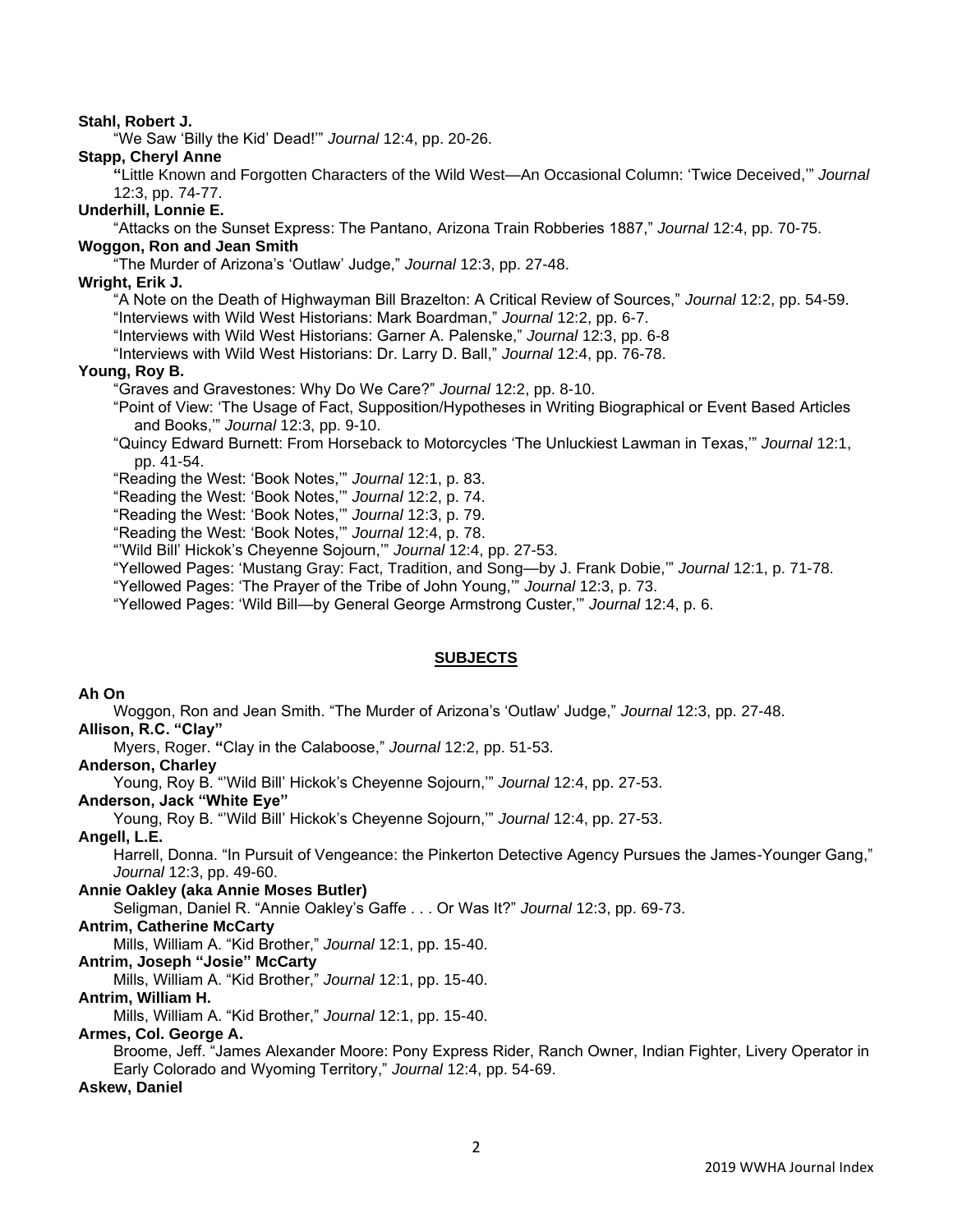Harrell, Donna. "In Pursuit of Vengeance: the Pinkerton Detective Agency Pursues the James-Younger Gang," *Journal* 12:3, pp. 49-60.

# **Axtell, Samuel**

Marsh, Herb, Jr. "Blood Money of the Lincoln County War," *Journal* 12:2, pp. 12-31.

# **Baldwin, Elias "Lucky"**

Peterson, Roger S. "Wyatt Earp The Boomtown Sport," *Journal* 12:1, pp. 9-25.

**Barnes, William H., Judge**

Woggon, Ron and Jean Smith. "The Murder of Arizona's 'Outlaw' Judge," *Journal* 12:3, pp. 27-48. **Barrier, Adolph**

Marsh, Herb, Jr. "Blood Money of the Lincoln County War," *Journal* 12:2, pp. 12-31.

### **Marie E. Bates**

Jackson, Jeff. "Andrew Melville," *Journal* 12:2, pp. 66-69.

#### **Battle of Slim Buttes**

Andersen, Frans Orsted. "Chris Madsen: 1876—A Transformative Year," *Journal* 12:2, pp. 38-49.

# **Big Nose Kate (aka Mary Katherine Horoney)**

Sanderson, Wayne. "Johnny Ringo's One Dollar Inheritance," *Journal* 12:2, pp. 11-26.

### **Billy the Kid (aka Henry McCarty and William H. Bonney)**

Marsh, Herb, Jr. "Blood Money of the Lincoln County War," *Journal* 12:2, pp. 12-31.

Mills, William A. "Kid Brother," *Journal* 12:1, pp. 15-40.

Stahl, Robert J. "We Saw 'Billy the Kid' Dead!'" *Journal* 12:4, pp. 20-26.

Young, Roy B. "Yellowed Pages: A Wild West Canard," *Journal* 12:3, p. 68.

# **Biggerton, Susan.**

Stapp, Cheryl Anne. **"**Little Known and Forgotten Characters of the Wild West—An Occasional Column: 'Twice Deceived,'" *Journal* 12:3, pp. 74-77.

# **Boardman, Mark**

Wright, Erik J. "Interviews with Wild West Historians: Mark Boardman," *Journal* 12:2, pp. 6-7.

Wright, Erik J. "Interviews with Wild West Historians: Garner A. Palenske," *Journal* 12:3, pp. 6-8. **Brady, William**

Marsh, Herb, Jr. "Blood Money of the Lincoln County War," *Journal* 12:2, pp. 12-31.

#### **Brazelton, William "Bill"**

Wright, Erik J. "A Note on the Death of Highwayman Bill Brazelton: A Critical Review of Sources," *Journal* 12:2, pp. 54-59.

# **Bristol, Warren**

Marsh, Herb, Jr. "Blood Money of the Lincoln County War," *Journal* 12:2, pp. 12-31.

#### **Buffalo Bill (aka William F. Cody)**

Andersen, Frans Orsted. "Chris Madsen: 1876—A Transformative Year," *Journal* 12:2, pp. 38-49.

O'Connor, Michael P. "Lights, Camera - Legal Action: Buffalo Bill's Courtroom Struggles to Establish and Protect His Moving-Picture Persona," *Journal* 12:3, pp. 61-68.

# **Buffalo Bill and Pawnee Bill Film Company**

O'Connor, Michael P. "Lights, Camera - Legal Action: Buffalo Bill's Courtroom Struggles to Establish and Protect His Moving-Picture Persona," Journal 12:3, pp. 61-68.

# **Buffalo Bill Cody's Wild West**

Seligman, Daniel R. "Annie Oakley's Gaffe . . . Or Was It?" *Journal* 12:3, pp. 69-73.

### **Burnett, James Curr**

Woggon, Ron and Jean Smith. "The Murder of Arizona's 'Outlaw' Judge," *Journal* 12:3, pp. 27-48.

#### **Burnet, Quincy Edward**

Young, Roy B. "Quincy Edward Burnett; From Horseback to Motorcycles : 'The Unluckiest Lawman in Texas,'" *Journal* 12:1, pp. 14-54.

# **Butler, Frank**

Seligman, Daniel R. "Annie Oakley's Gaffe . . . Or Was It?" *Journal* 12:3, pp. 69-73.

# **Calamity Jane (aka Martha Jane Canary)**

Young, Roy B. "'Wild Bill' Hickok's Cheyenne Sojourn,'" *Journal* 12:4, pp. 27-53. **Carson, George**

Young, Roy B. "'Wild Bill' Hickok's Cheyenne Sojourn,'" *Journal* 12:4, pp. 27-53. **Chadwell, William "Bill"**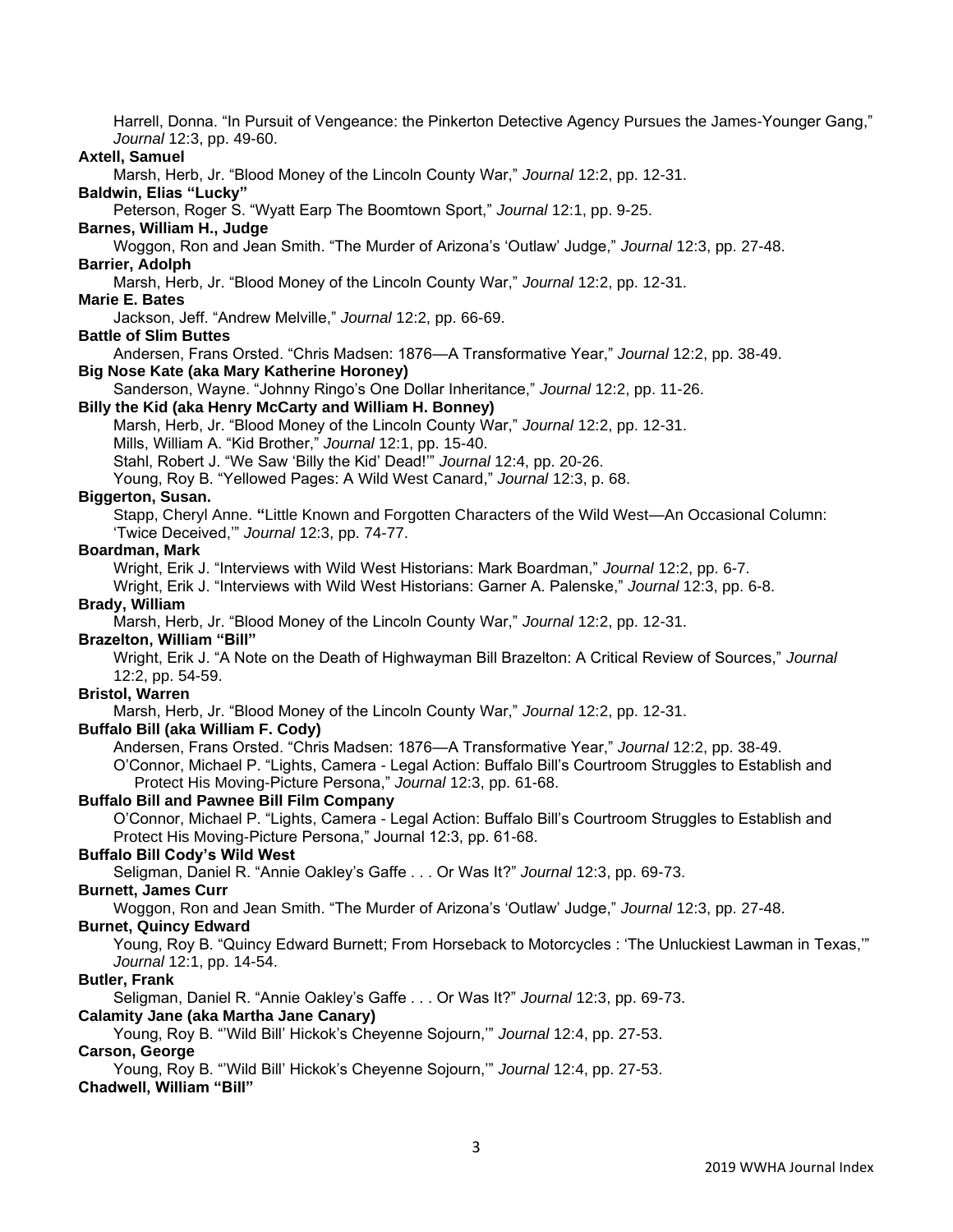Bailey, James A., Maher Noureddine, Erwin J. Vermeij and Pieter Van Driessche. "Forensic Analysis of Mummified Human Scalp Trophy," *Journal* 12:2, pp. 60-65.

### **Chisholm, Jesse**

Kaiser, Gary & Margaret. "The Truth About the Chisholm Cattle Trail: Beyond the Legend," *Journal* 12:4, pp. 9- 19.

## **Chisholm Trail**

Kaiser, Gary & Margaret. "The Truth About the Chisholm Cattle Trail: Beyond the Legend," *Journal* 12:4, pp. 9- 19.

# **Cody Historical Picture Company**

O'Connor, Michael P. "Lights, Camera - Legal Action: Buffalo Bill's Courtroom Struggles to Establish and Protect His Moving-Picture Persona," Journal 12:3, pp. 61-68.

#### **Cody, William F. (aka Buffalo Bill)**

Andersen, Frans Orsted. "Chris Madsen: 1876—A Transformative Year," *Journal* 12:2, pp. 38-49.

O'Connor, Michael P. "Lights, Camera - Legal Action: Buffalo Bill's Courtroom Struggles to Establish and Protect His Moving-Picture Persona," *Journal* 12:3, pp. 61-68.

### **Craft, Pliny P.**

O'Connor, Michael P. "Lights, Camera - Legal Action: Buffalo Bill's Courtroom Struggles to Establish and Protect His Moving-Picture Persona," *Journal* 12:3, pp. 61-68.

# **Crook's Starvation March**

Andersen, Frans Orsted. "Chris Madsen: 1876—A Transformative Year," *Journal* 12:2, pp. 38-49.

# **Dexter Saloon – Nome, Alaska**

Peterson, Roger S. "Wyatt Earp The Boomtown Sport," *Journal* 12:1, pp. 9-25.

### **Dobie, J. Frank**

Young, Roy B. "Yellowed Pages: Mustang Gray: Fact, Tradition, and Song—J. Frank Dobie," *Journal* 12:1, p. 71-78.

# **Dodge, Fred J.**

Woggon, Ron and Jean Smith. "The Murder of Arizona's 'Outlaw' Judge," *Journal* 12:3, pp. 27-48.

# **Dolan, James J.**

Marsh, Herb, Jr. "Blood Money of the Lincoln County War," *Journal* 12:2, pp. 12-31.

O'Brien, Paul. "The Perils of Charlie Scase," *Journal* 12:2, pp. 32-37.

# **Donner Party**

Stapp, Cheryl Anne. **"**Little Known and Forgotten Characters of the Wild West—An Occasional Column: 'Twice Deceived,'" *Journal* 12:3, pp. 74-77.

## **Dudley, Nathan Augustus Monroe**

Marsh, Herb, Jr. "Blood Money of the Lincoln County War," *Journal* 12:2, pp. 12-31.

O'Brien, Paul. "The Perils of Charlie Scase," *Journal* 12:2, pp. 32-37.

#### **Duncan, Justice James F.**

Woggon, Ron and Jean Smith. "The Murder of Arizona's 'Outlaw' Judge," *Journal* 12:3, pp. 27-48.

#### **Earp, Wyatt**

Myers, Roger. **"**Clay in the Calaboose," *Journal* 12:2, pp. 51-53.

Peterson, Roger S. "Wyatt Earp The Boomtown Sport," *Journal* 12:1, pp. 9-25.

# **Edgerton, Sidney**

Buchanan, Carol, Ph.D. "The 'Ironclad' Loyalty Oath in Montana," *Journal* 12:1, pp. 55-70.

### **English, Allen R.**

Woggon, Ron and Jean Smith. "The Murder of Arizona's 'Outlaw' Judge," *Journal* 12:3, pp. 27-48.

# **Fitzsimmons, Bob**

Peterson, Roger S. "Wyatt Earp The Boomtown Sport," *Journal* 12:1, pp. 9-25.

#### **Fritz, Charles**

Marsh, Herb, Jr. "Blood Money of the Lincoln County War," *Journal* 12:2, pp. 12-31.

#### **Fritz, Emil**

Marsh, Herb, Jr. "Blood Money of the Lincoln County War," *Journal* 12:2, pp. 12-31.

#### **Gads Hill Trail Robbery**

Harrell, Donna. "In Pursuit of Vengeance: the Pinkerton Detective Agency Pursues the James-Younger Gang," *Journal* 12:3, pp. 49-60.

# **Games, Helaria**

"The Murder of Arizona's 'Outlaw' Judge," *Journal* 12:3, pp. 27-48.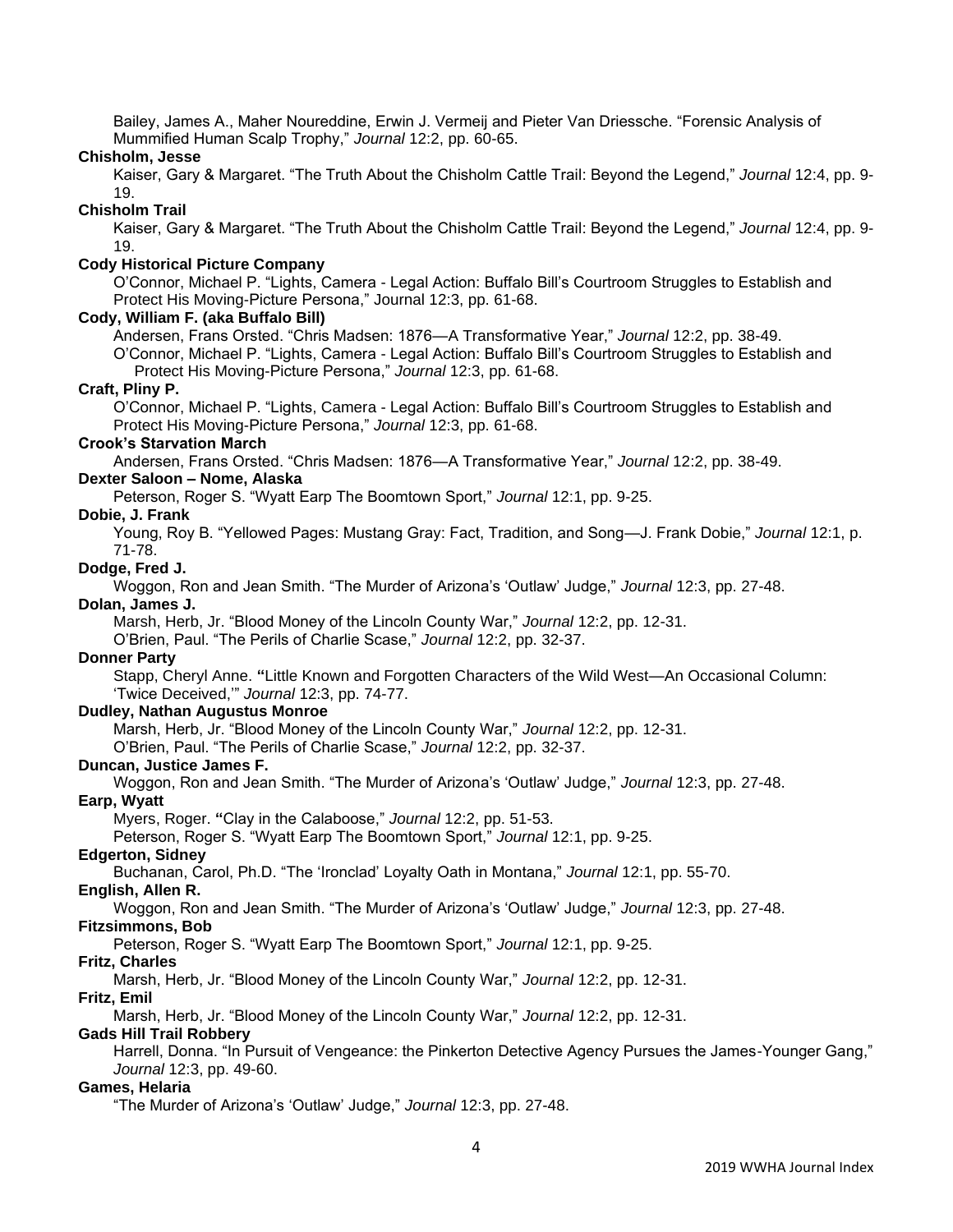5 **Garrett, Pat** Stahl, Robert J. "We Saw 'Billy the Kid' Dead!'" *Journal* 12:4, pp. 20-26. **Greene, William "Bill" Cornell** Woggon, Ron and Jean Smith. "The Murder of Arizona's 'Outlaw' Judge," *Journal* 12:3, pp. 27-48. **Hardin, John Wesley** McCown, Dennis. "The Strange and the Thrilling: I Met John Wesley Hardin!!," *Journal* 12:2, p. 65. **Hart, William S.** Peterson, Roger S. "Wyatt Earp The Boomtown Sport," *Journal* 12:1, pp. 9-25. **Hatch, Edward** O'Brien, Paul. "The Perils of Charlie Scase," *Journal* 12:2, pp. 32-37. **Herlow's Hotel, Santa Fe** Marsh, Herb, Jr. "Blood Money of the Lincoln County War," *Journal* 12:2, pp. 12-31. **Herring, William** Woggon, Ron and Jean Smith. "The Murder of Arizona's 'Outlaw' Judge," *Journal* 12:3, pp. 27-48. **Hickok, Agnes Lake Thatcher** Young, Roy B. "'Wild Bill' Hickok's Cheyenne Sojourn,'" *Journal* 12:4, pp. 27-53. **Hickok, Celinda** Young, Roy B. "'Wild Bill' Hickok's Cheyenne Sojourn,'" *Journal* 12:4, pp. 27-53. **Hickok, James Butler "Wild Bill"** Young, Roy B. "'Wild Bill' Hickok's Cheyenne Sojourn,'" *Journal* 12:4, pp. 27-53. **Hickok, Lydia** Young, Roy B. "'Wild Bill' Hickok's Cheyenne Sojourn,'" *Journal* 12:4, pp. 27-53. **Hickok, Pamelia "Polly Butler"** Young, Roy B. "'Wild Bill' Hickok's Cheyenne Sojourn,'" *Journal* 12:4, pp. 27-53. **Hickok, William Alonzo** Young, Roy B. "'Wild Bill' Hickok's Cheyenne Sojourn,'" *Journal* 12:4, pp. 27-53. **Holliday, Doc (aka John Henry Holliday, DDS)** Peterson, Roger S. "Wyatt Earp The Boomtown Sport," *Journal* 12:1, pp. 9-25. Sanderson, Wayne. "Johnny Ringo's One Dollar Inheritance," *Journal* 12:3, pp. 11-26. **Horoney, Mary Katherine (aka Big Nose Kate)**  Sanderson, Wayne. "Johnny Ringo's One Dollar Inheritance," *Journal* 12:2, pp. 11-26. **Hosmer, Hezekiah** Buchanan, Carol, Ph.D. "The 'Ironclad' Loyalty Oath in Montana," *Journal* 12:1, pp. 55-70. **Ironclad Loyalty Oath** Buchanan, Carol, Ph.D. "The 'Ironclad' Loyalty Oath in Montana," *Journal* 12:1, pp. 55-70. **James, Frank** Harrell, Donna. "In Pursuit of Vengeance: the Pinkerton Detective Agency Pursues the James-Younger Gang," *Journal* 12:3, pp. 49-60. **James, Jesse** Harrell, Donna. "In Pursuit of Vengeance: the Pinkerton Detective Agency Pursues the James-Younger Gang," *Journal* 12:3, pp. 49-60. **James-Younger Gang** Harrell, Donna. "In Pursuit of Vengeance: the Pinkerton Detective Agency Pursues the James-Younger Gang," *Journal* 12:3, pp. 49-60. **King, Bessie D.** Young, Roy B. "Quincy Edward Burnett; From Horseback to Motorcycles : 'The Unluckiest Lawman in Texas,'" *Journal* 12:1, pp. 14-54. **Leslie, Frank "Buckskin"** Sanderson, Wayne. "Johnny Ringo's One Dollar Inheritance," *Journal* 12:3, pp. 11-26. **Lillie, Maj. Gordon W. ("Pawnee Bill")** O'Connor, Michael P. "Lights, Camera - Legal Action: Buffalo Bill's Courtroom Struggles to Establish and Protect His Moving-Picture Persona," *Journal* 12:3, pp. 61-68. **Lincoln County War** Marsh, Herb, Jr. "Blood Money of the Lincoln County War," *Journal* 12:2, pp. 12-31. **Lott, John S.** Buchanan, Carol, Ph.D. "The 'Ironclad' Loyalty Oath in Montana," *Journal* 12:1, pp. 55-70.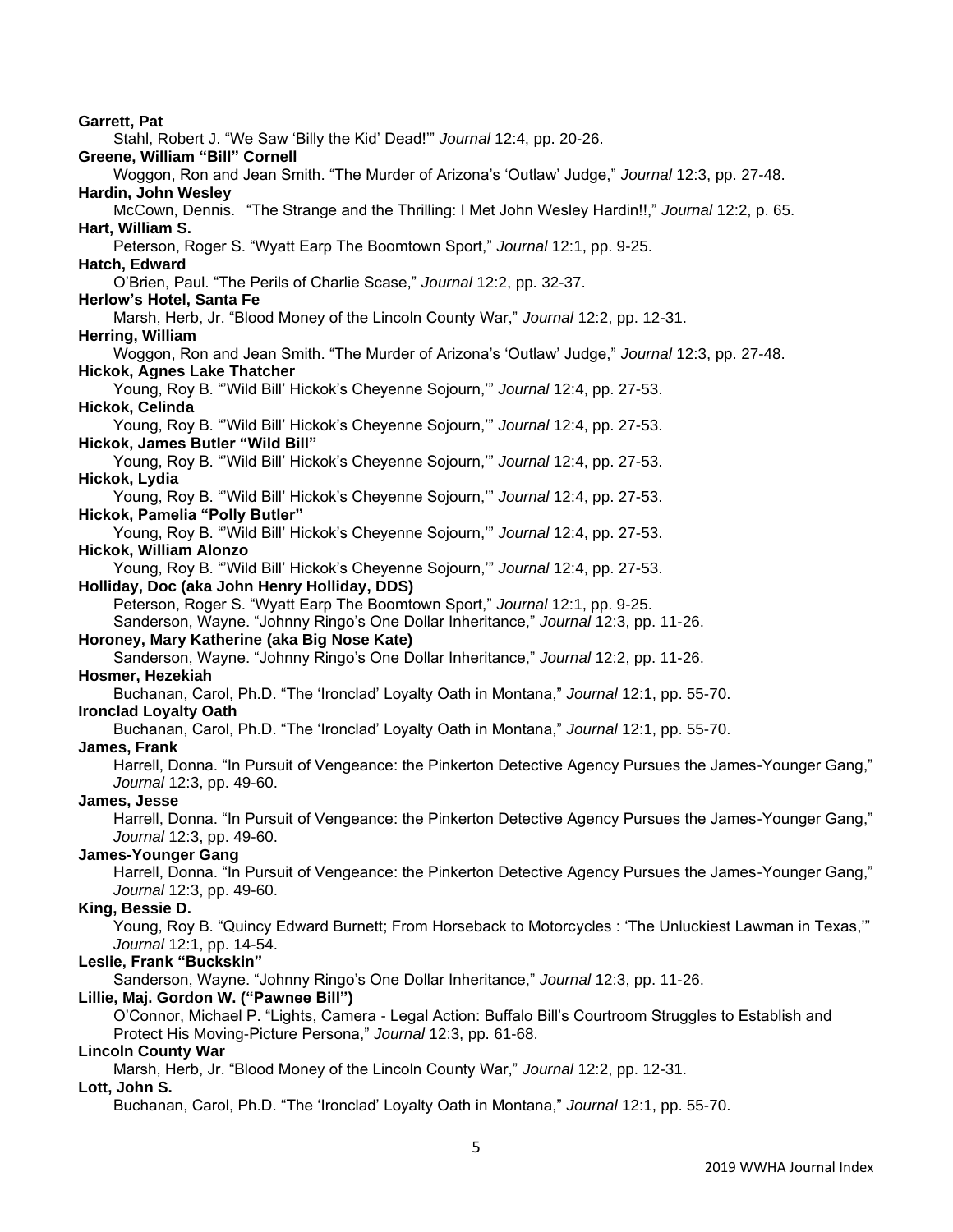#### **Lull, Louis**

Harrell, Donna. "In Pursuit of Vengeance: the Pinkerton Detective Agency Pursues the James-Younger Gang," *Journal* 12:3, pp. 49-60.

#### **Madsen, Chris**

Andersen, Frans Orsted. "Chris Madsen: 1876—A Transformative Year," *Journal* 12:2, pp. 38-49.

# **Marcus, Sadie (Josephine Sarah)**

Peterson, Roger S. "Wyatt Earp The Boomtown Sport," *Journal* 12:1, pp. 9-25.

## **Masterson, Bat**

Myers, Roger. **"**Clay in the Calaboose," *Journal* 12:2, pp. 51-53.

# **Mathews, Jacob "Billy"**

O'Brien, Paul. "The Perils of Charlie Scase," *Journal* 12:2, pp. 32-37.

# **McCarty, Catherine**

Mills, William A. "Kid Brother," *Journal* 12:1, pp. 15-40.

# **McCarty, Henry (aka Billy the Kid)**

Mills, William A. "Kid Brother," *Journal* 12:1, pp. 15-40.

### **McCarty, Joseph**

Mills, William A. "Kid Brother," *Journal* 12:1, pp. 15-40.

#### **McCoon, Perry**

Stapp, Cheryl Anne. **"**Little Known and Forgotten Characters of the Wild West—An Occasional Column: 'Twice Deceived,'" *Journal* 12:3, pp. 74-77.

#### **McCoy, Joseph G.**

Kaiser, Gary & Margaret. "The Truth About the Chisholm Cattle Trail: Beyond the Legend," *Journal* 12:4, pp. 9- 19.

#### **McSween, Alexander**

Marsh, Herb, Jr. "Blood Money of the Lincoln County War," *Journal* 12:2, pp. 12-31.

O'Brien, Paul. "The Perils of Charlie Scase," *Journal* 12:2, pp. 32-37.

#### **McSween, Susan**

Marsh, Herb, Jr. "Blood Money of the Lincoln County War," *Journal* 12:2, pp. 12-31.

O'Brien, Paul. "The Perils of Charlie Scase," *Journal* 12:2, pp. 32-37.

# **Mead, James R.**

Kaiser, Gary & Margaret. "The Truth About the Chisholm Cattle Trail: Beyond the Legend," *Journal* 12:4, pp. 9-19. **Meade, William Kidder**

Underhill, Lonnie E. "Attacks on the Sunset Express: The Pantano, Arizona Train Robberies 1887," *Journal*  12:4, pp. 70-75.

# **Melville, Andrew (aka Adorno Melvin and Andre Melville)**

Jackson, Jeff. "Andrew Melville," *Journal* 12:2, pp. 66-69.

#### **Miller, Clelland "Clell"**

Bailey, James A., Maher Noureddine, Erwin J. Vermeij and Pieter Van Driessche. "Forensic Analysis of Mummified Human Scalp Trophy," *Journal* 12:2, pp. 60-65.

#### **Mix, Tom**

Peterson, Roger S. "Wyatt Earp The Boomtown Sport," *Journal* 12:1, pp. 9-25.

# **Mizner, Wilson**

Peterson, Roger S. "Wyatt Earp The Boomtown Sport," *Journal* 12:1, pp. 9-25.

# **Moody, Elton Byron**

Sanderson, Wayne. "Johnny Ringo's One Dollar Inheritance," *Journal* 12:2, pp. 11-26.

#### **Moore, Charles**

Broome, Jeff. "James Alexander Moore: Pony Express Rider, Ranch Owner, Indian Fighter, Livery Operator in Early Colorado and Wyoming Territory," *Journal* 12:4, pp. 54-69.

## **Moore, James Alexander "Jim"**

Broome, Jeff. "James Alexander Moore: Pony Express Rider, Ranch Owner, Indian Fighter, Livery Operator in Early Colorado and Wyoming Territory," *Journal* 12:4, pp. 54-69.

### **Moore, Elon**

Young, Roy B. "Quincy Edward Burnett; From Horseback to Motorcycles : 'The Unluckiest Lawman in Texas,'" *Journal* 12:1, pp. 14-54.

# **Mosse, Mable**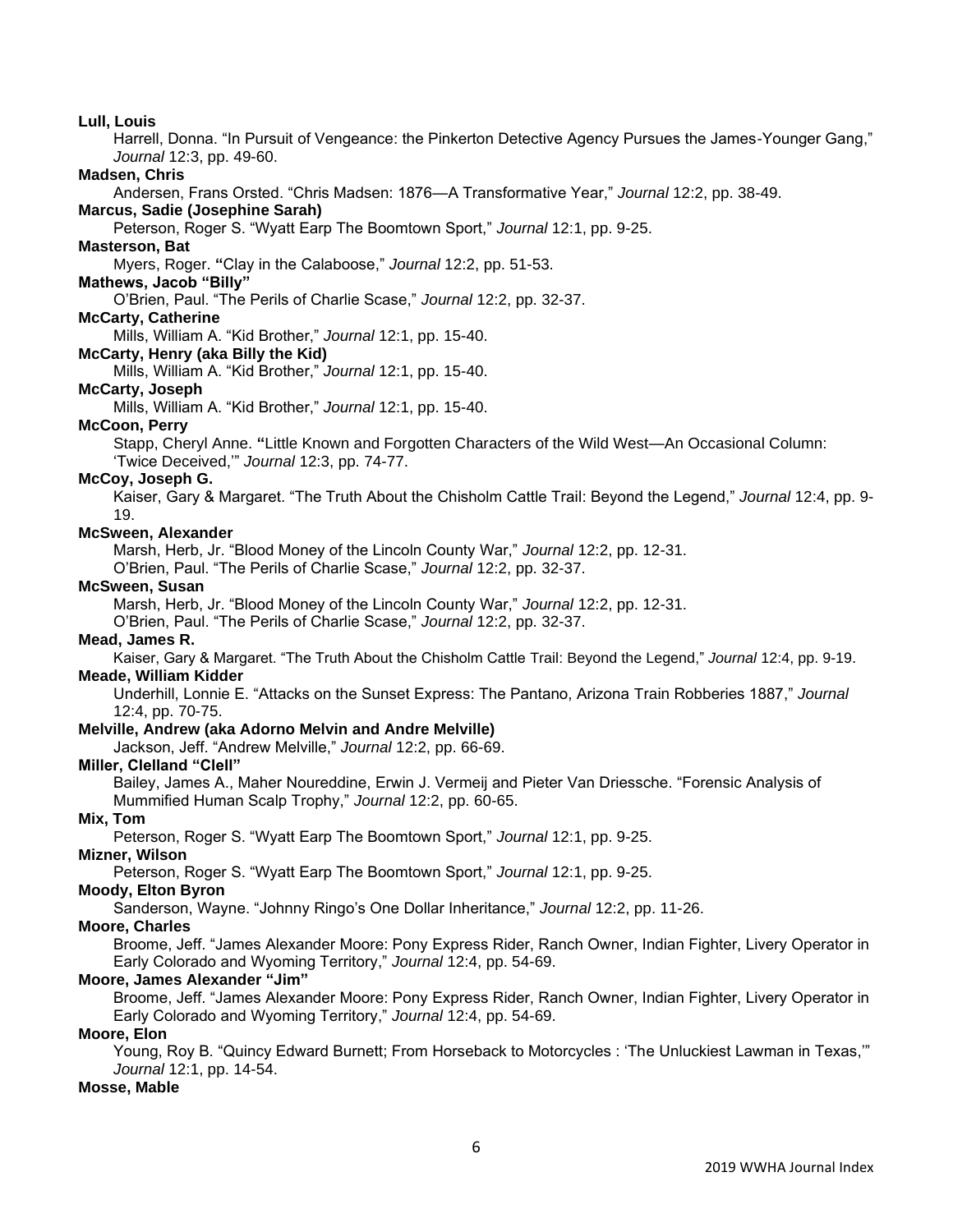Young, Roy B. "Quincy Edward Burnett; From Horseback to Motorcycles : 'The Unluckiest Lawman in Texas,'" *Journal* 12:1, pp. 14-54.

### **Moore, Mary Cordel Bean Van Tassell**

Broome, Jeff. "James Alexander Moore: Pony Express Rider, Ranch Owner, Indian Fighter, Livery Operator in Early Colorado and Wyoming Territory," *Journal* 12:4, pp. 54-69.

# **Moyer, Sylvester "Wes"**

Young, Roy B. "'Wild Bill' Hickok's Cheyenne Sojourn,'" *Journal* 12:4, pp. 27-53.

# **Murphy, L.G.**

Marsh, Herb, Jr. "Blood Money of the Lincoln County War," *Journal* 12:2, pp. 12-31.

# **Mustang Gray**

Young, Roy B. "Yellowed Pages: Mustang Gray: Fact, Tradition, and Song—J. Frank Dobie," *Journal* 12:1, pp. 71-78.

### **Nemitz, David**

Wright, Erik J. "A Note on the Death of Highwayman Bill Brazelton: A Critical Review of Sources," *Journal*  12:2, pp. 54-59.

### **Packard, Burdette Aden**

Woggon, Ron and Jean Smith. "The Murder of Arizona's 'Outlaw' Judge," *Journal* 12:3, pp. 27-48.

### **Peters, Augusta**

Sanderson, Wayne. "Johnny Ringo's One Dollar Inheritance," *Journal* 12:2, pp. 11-26.

# **Pierson, Charlie**

Mills, William A. "Kid Brother," *Journal* 12:1, pp. 15-40.

### **Pinkerton, Allan**

Harrell, Donna. "In Pursuit of Vengeance: the Pinkerton Detective Agency Pursues the James-Younger Gang," *Journal* 12:3, pp. 49-60.

# **Pinkerton Detective Agency**

Harrell, Donna. "In Pursuit of Vengeance: the Pinkerton Detective Agency Pursues the James-Younger Gang," *Journal* 12:3, pp. 49-60.

### **Pinkerton, William A.**

Underhill, Lonnie E. "Attacks on the Sunset Express: The Pantano, Arizona Train Robberies 1887," *Journal*  12:4, pp. 70-75.

# **Pfouts, Paris S.**

Buchanan, Carol, Ph.D. "The 'Ironclad' Loyalty Oath in Montana," *Journal* 12:1, pp. 55-70.

#### **Pony Express**

Broome, Jeff. "James Alexander Moore: Pony Express Rider, Ranch Owner, Indian Fighter, Livery Operator in Early Colorado and Wyoming Territory," *Journal* 12:4, pp. 54-69.

## **Porter, Charles Virgin, Jr.**

Bailey, James A., Maher Noureddine, Erwin J. Vermeij and Pieter Van Driessche. "Forensic Analysis of Mummified Human Scalp Trophy," *Journal* 12:2, pp. 60-65.

# **Porter, Charles Virgin, Sr.**

Bailey, James A., Maher Noureddine, Erwin J. Vermeij and Pieter Van Driessche. "Forensic Analysis of Mummified Human Scalp Trophy," *Journal* 12:2, pp. 60-65.

# **Powers, Patrick**

O'Connor, Michael P. "Lights, Camera - Legal Action: Buffalo Bill's Courtroom Struggles to Establish and Protect His Moving-Picture Persona," *Journal* 12:3, pp. 61-68.

# **Prince of Wales (aka King Edward VII)**

Seligman, Daniel R. "Annie Oakley's Gaffe . . . Or Was It?" *Journal* 12:3, pp. 69-73.

# **Ringo, John Peters "Johnny"**

Sanderson, Wayne. "Johnny Ringo's One Dollar Inheritance," *Journal* 12:2, pp. 11-26.

# **Ringo, Martin A.**

Sanderson, Wayne. "Johnny Ringo's One Dollar Inheritance," *Journal* 12:2, pp. 11-26.

# **Ringo, Mary Peters**

Sanderson, Wayne. "Johnny Ringo's One Dollar Inheritance," *Journal* 12:2, pp. 11-26.

# **Samuel, Archie**

Harrell, Donna. "In Pursuit of Vengeance: the Pinkerton Detective Agency Pursues the James-Younger Gang," *Journal* 12:3, pp. 49-60.

### **Samuel, Dr. Reuben**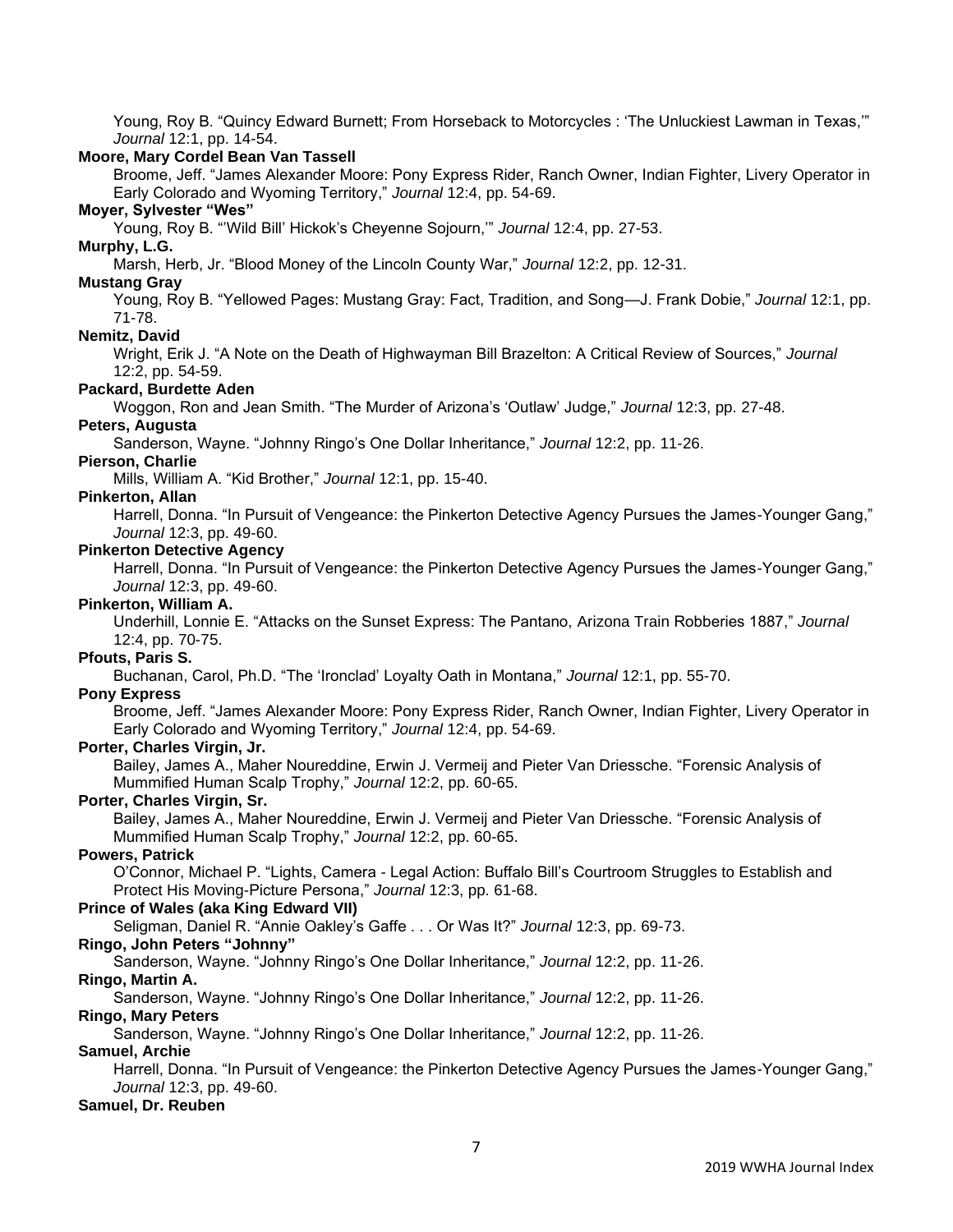Harrell, Donna. "In Pursuit of Vengeance: the Pinkerton Detective Agency Pursues the James-Younger Gang," *Journal* 12:3, pp. 49-60.

### **Samuel, Zerelda James**

Harrell, Donna. "In Pursuit of Vengeance: the Pinkerton Detective Agency Pursues the James-Younger Gang," *Journal* 12:3, pp. 49-60.

# **Sanders, Wilbur Fisk**

Buchanan, Carol, Ph.D. "The 'Ironclad' Loyalty Oath in Montana," *Journal* 12:1, pp. 55-70.

# **Saunders, George W.**

Kaiser, Gary & Margaret. "The Truth About the Chisholm Cattle Trail: Beyond the Legend," *Journal* 12:4, pp. 9- 19.

#### **Scase, Charlie**

O'Brien, Paul. "The Perils of Charlie Scase," *Journal* 12:2, pp. 32-37.

### **Schilling, W.F. "Bill**

Bailey, James A., Maher Noureddine, Erwin J. Vermeij and Pieter Van Driessche. "Forensic Analysis of Mummified Human Scalp Trophy," *Journal* 12:2, pp. 60-65.

#### **Scouts of the Plains Troup**

Young, Roy B. "'Wild Bill' Hickok's Cheyenne Sojourn,'" *Journal* 12:4, pp. 27-53.

#### **Sharkey, Bob**

Peterson, Roger S. "Wyatt Earp The Boomtown Sport," *Journal* 12:1, pp. 9-25.

#### **Shibell, Charles Alexander**

- Wright, Erik J. "A Note on the Death of Highwayman Bill Brazelton: A Critical Review of Sources," *Journal*  12:2, pp. 54-59.
- Underhill, Lonnie E. "Attacks on the Sunset Express: The Pantano, Arizona Train Robberies 1887," *Journal*  12:4, pp. 70-75.

# **Slaughter, John Swain**

"The Murder of Arizona's 'Outlaw' Judge," *Journal* 12:3, pp. 27-48.

#### **Smith, Lillian Frances**

Seligman, Daniel R. "Annie Oakley's Gaffe . . . Or Was It?" *Journal* 12:3, pp. 69-73.

### **Speakes, Robert**

O'Brien, Paul. "The Perils of Charlie Scase," *Journal* 12:2, pp. 32-37.

# **Stapp, W.W. (aka Wyatt Earp)**

Peterson, Roger S. "Wyatt Earp The Boomtown Sport," *Journal* 12:1, pp. 9-25.

#### **Sunset Express Train**

Underhill, Lonnie E. "Attacks on the Sunset Express: The Pantano, Arizona Train Robberies 1887," *Journal*  12:4, pp. 70-75.

#### **Sutter, John**

Stapp, Cheryl Anne. **"**Little Known and Forgotten Characters of the Wild West—An Occasional Column: 'Twice Deceived,'" *Journal* 12:3, pp. 74-77.

#### **Swilling, Jack**

Woggon, Ron and Jean Smith. "The Murder of Arizona's 'Outlaw' Judge," *Journal* 12:3, pp. 27-48.

### **Tunstall, John**

Marsh, Herb, Jr. "Blood Money of the Lincoln County War," *Journal* 12:2, pp. 12-31.

# **Wallace, Lew**

O'Brien, Paul. "The Perils of Charlie Scase," *Journal* 12:2, pp. 32-37.

# **War Bonnet Creek, Wyoming**

Andersen, Frans Orsted. "Chris Madsen: 1876—A Transformative Year," *Journal* 12:2, pp. 38-49.

# **Warnekros, Paul B.**

"The Murder of Arizona's 'Outlaw' Judge," *Journal* 12:3, pp. 27-48.

# **Wells, William "Bill"**

Bailey, James A., Maher Noureddine, Erwin J. Vermeij and Pieter Van Driessche. "Forensic Analysis of Mummified Human Scalp Trophy," *Journal* 12:2, pp. 60-65.

# **Wheeler, Henry**

Bailey, James A., Maher Noureddine, Erwin J. Vermeij and Pieter Van Driessche. "Forensic Analysis of Mummified Human Scalp Trophy," *Journal* 12:2, pp. 60-65.

# **Whicher, Joseph**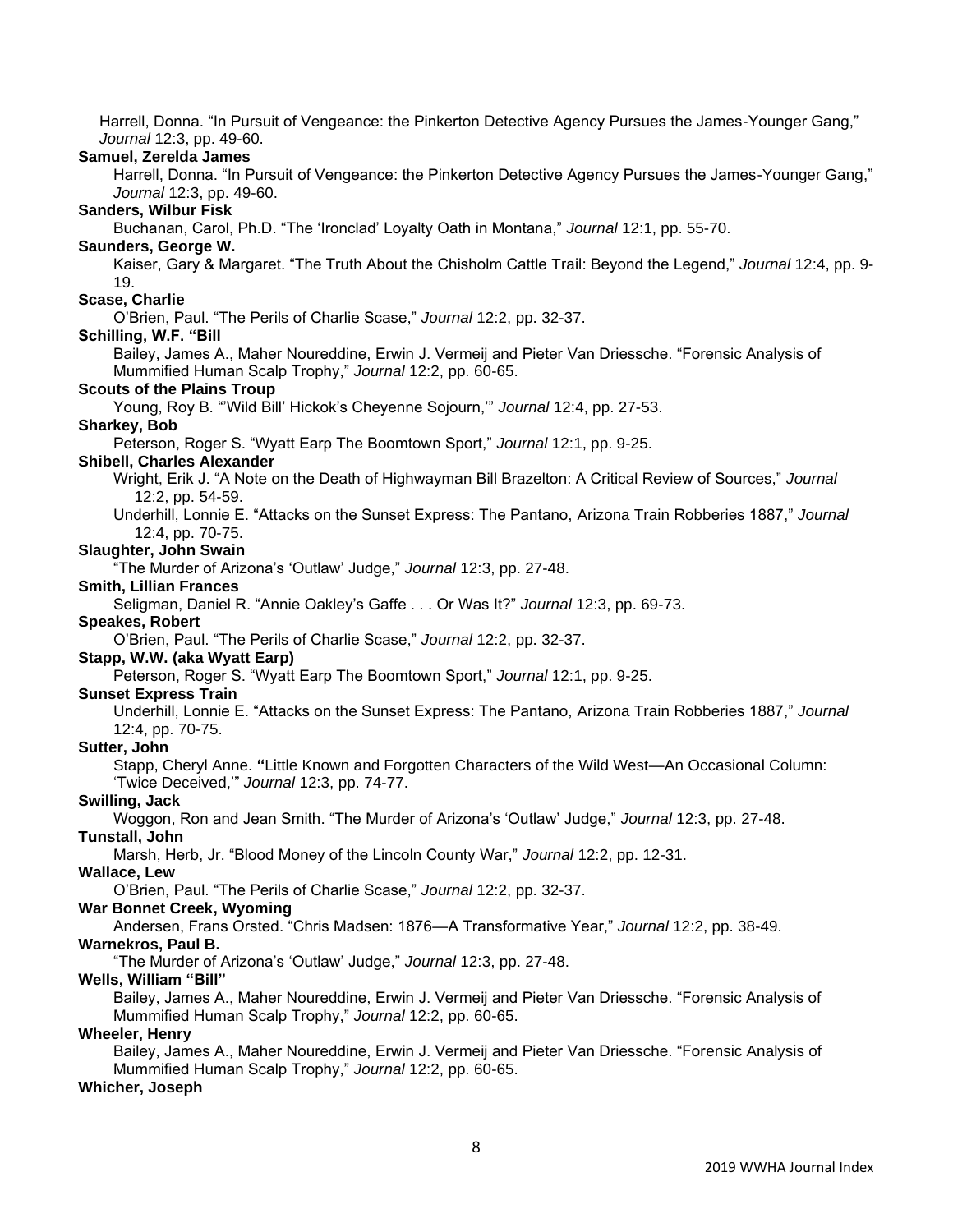Harrell, Donna. "In Pursuit of Vengeance: the Pinkerton Detective Agency Pursues the James-Younger Gang," *Journal* 12:3, pp. 49-60.

# **White, Scott**

Woggon, Ron and Jean Smith. "The Murder of Arizona's 'Outlaw' Judge," *Journal* 12:3, pp. 27-48.

### **Wild Bill (Hickock)**

Young, Roy B. "Yellowed Pages: 'Wild Bill—by General George Armstrong Custer,'" *Journal* 12:4, p. 6. **Wilson, "Indian Annie"**

Young, Roy B. "'Wild Bill' Hickok's Cheyenne Sojourn,'" *Journal* 12:4, pp. 27-53.

# **Wilson, Willie "Hickok"**

Young, Roy B. "'Wild Bill' Hickok's Cheyenne Sojourn,'" *Journal* 12:4, pp. 27-53.

# **Wiser, Charles**

Woggon, Ron and Jean Smith. "The Murder of Arizona's 'Outlaw' Judge," *Journal* 12:3, pp. 27-48. **Utter, Charlie**

Young, Roy B. "'Wild Bill' Hickok's Cheyenne Sojourn,'" *Journal* 12:4, pp. 27-53.

# **Yankee Film Company**

O'Connor, Michael P. "Lights, Camera - Legal Action: Buffalo Bill's Courtroom Struggles to Establish and Protect His Moving-Picture Persona," *Journal* 12:3, pp. 61-68.

# **Young, John**

Young, Roy B. "Yellowed Pages: 'The Prayer of the Tribe of John Young,'" *Journal* 12:3, p. 73.

# **Younger, Col. Coleman Purcell**

Sanderson, Wayne. "Johnny Ringo's One Dollar Inheritance," *Journal* 12:2, pp. 11-26.

# **Younger, Henry Lee "Harry"**

Sanderson, Wayne. "Johnny Ringo's One Dollar Inheritance," *Journal* 12:2, pp. 11-26.

# **Younger, James "Jim"**

Harrell, Donna. "In Pursuit of Vengeance: the Pinkerton Detective Agency Pursues the James-Younger Gang," *Journal* 12:3, pp. 49-60.

### **Younger, John**

Harrell, Donna. "In Pursuit of Vengeance: the Pinkerton Detective Agency Pursues the James-Younger Gang," *Journal* 12:3, pp. 49-60.

# **BOOK REVIEWS**

**Bicknell, Thomas and Chuck Parsons.** *Ben Thompson: Portrait of a Gunfighter. Journal* 12:4, p. 79

**Britz, Kevin and Roger L. Nichols.** *Tombstone, Deadwood and Dodge City: Recreating the Frontier West. Journal*  12:1, pp. 83-84.

- **Brown, Norman Wayne.** *Man Hunter in Indian Country: George Redman Tucker Deputy U.S. Marshal. Journal* 12:4, p. 79-80.
- **Chambers, Clint E. and Carlson, Paul H.** *Comanche Jack Stilwell: Army Scout and Plainsman*. *Journal* 12:2, pp. 74-75
- **Chang, Gordon H.** *Ghosts of Gold Mountain: The Epic Story of the Chinese Who Built the Transcontinental Railroad. Journal* 12:4, p. 80.
- Davis, David. *Across the Continent: The Union Pacific Photographs of Andrew J. Russell. Journal 12:1, pp. 84-85.*

**Duke, Daniel J.** *Jesse James and the Lost Templar Treasure: Secret Diaries, Coded Maps, and the Knights of the Golden Circle. Journal* 12:4, pp. 80-81.

- **Edwards, Richard; Jacob K. Friefeld and Rebecca S. Wingo.** *Homesteading the Plains: Toward a New History. Journal* 12:5, pp. 81-82.
- **Friedel, Robert O.** *Frank and Jesse James in Plain Sight. Journal* 12:3, pp. 79-80.
- **Ginn, Jody Edward.** *East Texas Troubles-The Allred Rangers' Cleanup of San Augustine. Journal* 12:4, pp. 82-83.

**Hardin, Stephen L.** *Lust for Glory—An Epic Story of Early Texas and the Sacrifice that Defined a Nation. Journal*  12:2, pp. 75-76.

**Harris, Charles H. III.** Sadler, Louis R*., The Texas Rangers in Transition, From Gunfighters to Criminal Investigators 1921-1935. Journal* 12:3, pp. 80-81.

**Hightower, Michael J.** 1889: The Boomer Movement, the Land Run, and Early Oklahoma City. Journal 12:2, p. 76

**Hornung, Chuck and B. Lee Charlton.** *Trail of Shadows: The Unsolved Murders of Prohibition Agents Dale Kearney and Ray Sutton. Journal* 12:4, pp. 83-84.